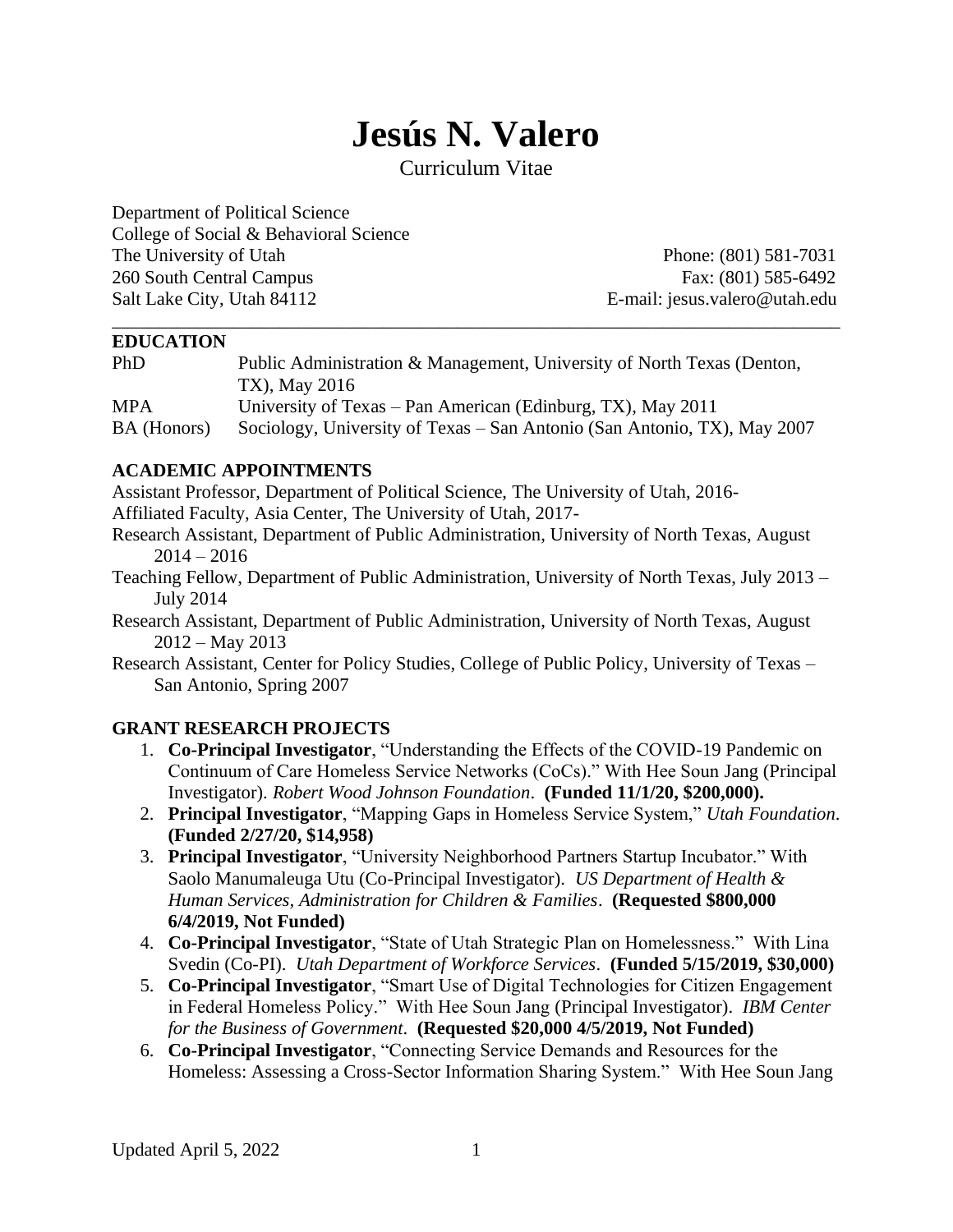(Principal Investigator) and Adi Gundlapalli (Co-Investigator). *Robert Wood Johnson Foundation*. **(Requested \$250,000 10/10/18, Not Funded)**

- 7. **Co-Principal Investigator**, *"Immigrants, Public Policy, and Human Security: A South Korean and American Collaborative Research Training Program."* With J. Steven Ott (PI), Sook Jong Lee (Co-PI), Lina Svedin (Co-Investigator), Karen Frost (Co-Investigator), Kim Korinek (Co-Investigator), EunBin Chung (Co-Investigator). *Korea Foundation*. **(Requested \$400,000 8/30/18, Not Funded)**
- 8. **Co-Principal Investigator**, "Assessing and Developing Support Systems for Underrepresented Graduate Students." *Graduate Diversity Enhancement Grant by UofU Graduate School*. With Mark Button (PI), Erin Moore (Co-PI), and Annette Harris (Co-PI). **(Funded 2018, \$500 plus \$500 matching from CSBS & PoliSci, \$1,000 total)**
- 9. **Co-Principal Investigator,** "Researching Immigrants, Public Policy and Human Security: A U.S. and South Korean Collaborative Training Program." *Korea Foundation*. With J. Steven Ott (PI), Sook Jong Lee (Co-PI), Lina Svedin (Co-Investigator), Karen Frost (Co-Investigator), Kim Korinek (Co-Investigator), EunBin Chung (Co-Investigator). **(Funded 2018, \$70,000 plus \$30,000 matching from Asia Center, CSBS, & VPR, \$100,000 total)**
- 10. **Principal Investigator**, "Measuring the New "Wired" Nonprofit: Who's Giving Online and Why?" With Kyujin Jung (Co-PI). *Stanford University Center on Philanthropy and Civil Society (PACS) Digital Impact Grant*. **(Requested \$67,000, Not Funded 2017- 2018)**
- 11. **Principal Investigator**, "A Study of a Cross-Sector Collaboration System for the Homeless: The Case of Continuum of Care (CoC) Homeless Networks." With Hee Soun Jang (Co-PI, UNT) and Adi Gundlapalli (Co-Investigator, UofU School of Medicine). *Robert Wood Johnson Foundation*. **(Funded 2017-2018, \$100,000 total)**
- 12. **Principal Investigator**, "Understanding and Strengthening the Founding of Community-Based Organizations by Social Entrepreneurs." *University Neighborhood Partners at University of Utah*. **(Funded 2017-2019, \$10,000 total)**
- 13. **Co-Principal Investigator**, "Effective Leadership in Public Service Collaboration." With Hee Soun Jang (Co-PI) and Kyujin Jung (Co-PI). *IBM Center for the Business of Government*. **(Funded 2015-2016, \$20,000 total)**

#### **PUBLICATIONS**

\*Indicates graduate student

#### **Blind-Reviewed Journal Publications**

- 1. **Jesus N. Valero**, Marina Saitgalina, & Rachel Black\* (2021). "Understanding the Nature of Nonprofit Incubators with Other Sector Incubators in the Founding of Social Change Organizations by Social Entrepreneurs." *Journal of Social Entrepreneurship*. <https://doi.org/10.1080/19420676.2021.1977975>
- 2. **Jesus N. Valero**, David Lee, and Hee Soun Jang (2021). "Public-Nonprofit Collaboration in Homeless Services: Are Nonprofit-Led Networks More Effective in Winning Federal Funding?" *Administration & Society*. Volume 53: Issue 3.
- 3. **Jesus N. Valero** and Hee Soun Jang (2020). "The Effect of Transformational Leadership Style on Network Performance: A Study of Continuum of Care Homeless Networks." *Journal of Public and Nonprofit Affairs.* Volume 6: Issue 3.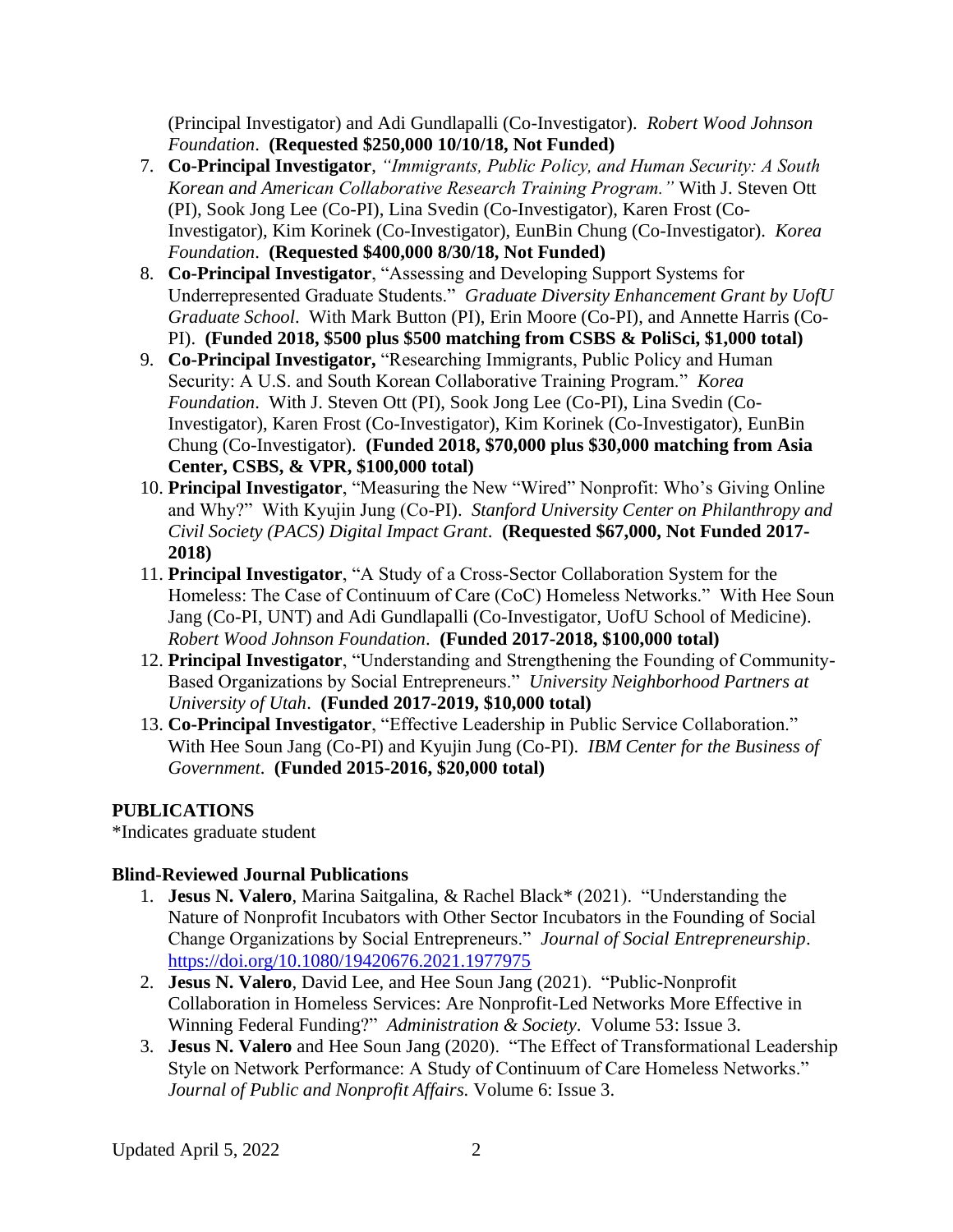- 4. Hee Soun Jang, **Jesus N. Valero**, & Jihoon Jeong\* (2020). "A Study of Cross-Sector Health Care Services for the Homeless: Community Health Service Capacity Measured and Tested." *Journal of Health & Human Services Administration*. Volume 43: Issue 2.
- 5. **Jesus N. Valero**, Hee Soun Jang, and Lisa A. Dicke (2020). "Understanding Leadership Development Through Mentoring: An Examination of Mentoring in Public Service Internships." *International Journal of Research in Business and Management.* Volume 2: Issue 3.
- 6. Lina Svedin & **Jesus N. Valero** (2020). "Strategic Planning in Practice: The Case of Utah's Statewide Strategic Plan on Homelessness." *Journal of Participatory Research Methods*. Volume 1: Issue 1.
- 7. **Jesus N. Valero,** Georgina Griffith\*, Soo Stephanie Kim\*, Hyung Jung Park, Kyujin Jung, Min Jeong Kim\*, & Minhyuk Cho\* (2020). "The Role of Nongovernmental Organizations in Refugee and Immigrant Integration: A Qualitative Exploratory Study of Seoul, South Korea". *International Journal of Public Administration*. Volume 43: Issue 2.
- 8. Brian D. Williams, **Jesus N. Valero**, & KyungWoo Kim\* (2018). "Social Media, Trust and Disaster: Does Trust in Public and Nonprofit Organizations Matter in Explaining Social Media Use When Disaster Strikes?" *Quality & Quantity.* Volume 52: Issue 2.
- 9. Kyujin Jung, Kenneth Chilton, & **Jesus N. Valero** (2017). "Uncovering Stakeholders in Public-Private Relations: A Case Study of the 2015 Volkswagen Scandal." *Quality and Quantity*. Volume 51: Issue 3.
- 10. **Jesus N. Valero** & Hee Soun Jang (2016). "The Role of Nonprofit Organizations in Homeless Policy Networks." *Cityscape: A Journal of Policy Development and Research*. Volume 18: Issue 2.
- 11. Kyujin Jung & **Jesus N. Valero** (2016). "Assessing the Evolutionary Structure of a Nonprofit's Social Media Network: Social Media Use, Keywords, and Influential Stakeholders." *Technological Forecasting and Social Change*. Volume 110.
- 12. Hee Soun Jang, **Jesus N. Valero**, & Jung Wook Kim (2015). "Understanding Nonprofit Collaborations: The Case Study of Communities in Schools of North Texas and its Partner Organizations." *Journal of Public and Nonprofit Affairs*. Volume 1: Issue 2.
- 13. **Jesus N. Valero**, Kyujin Jung, & Simon A. Andrew (2015). "Does Transformational Leadership Matter in Building Resilient Public and Nonprofit Organizations?" *Disaster Prevention and Management: An International Journal*. Volume 24: Issue 1.
- 14. **Jesus N. Valero** (2015). "Effective Leadership in Public Organizations: The Impact of Organizational Structure in Asian Countries." *Journal of Contemporary Eastern Asia*. Volume 14: Issue 2.

#### **Peer-Reviewed Publications**

- 1. Lina Svedin & **Jesus N. Valero** (2022). "Partnering to Develop Utah's Strategic Plan on Homelessness." Book chapter in *Engaging the Intersection of Housing and Health, edited by Mina Silberberg.*
- 2. **Jesus N. Valero** & Georgina Griffith-Yates\* (2021). "Nongovernmental Organization (NGO) Immigrant Services: South Korea." *Global Encyclopedia of Public Administration, Public Policy, and Governance.*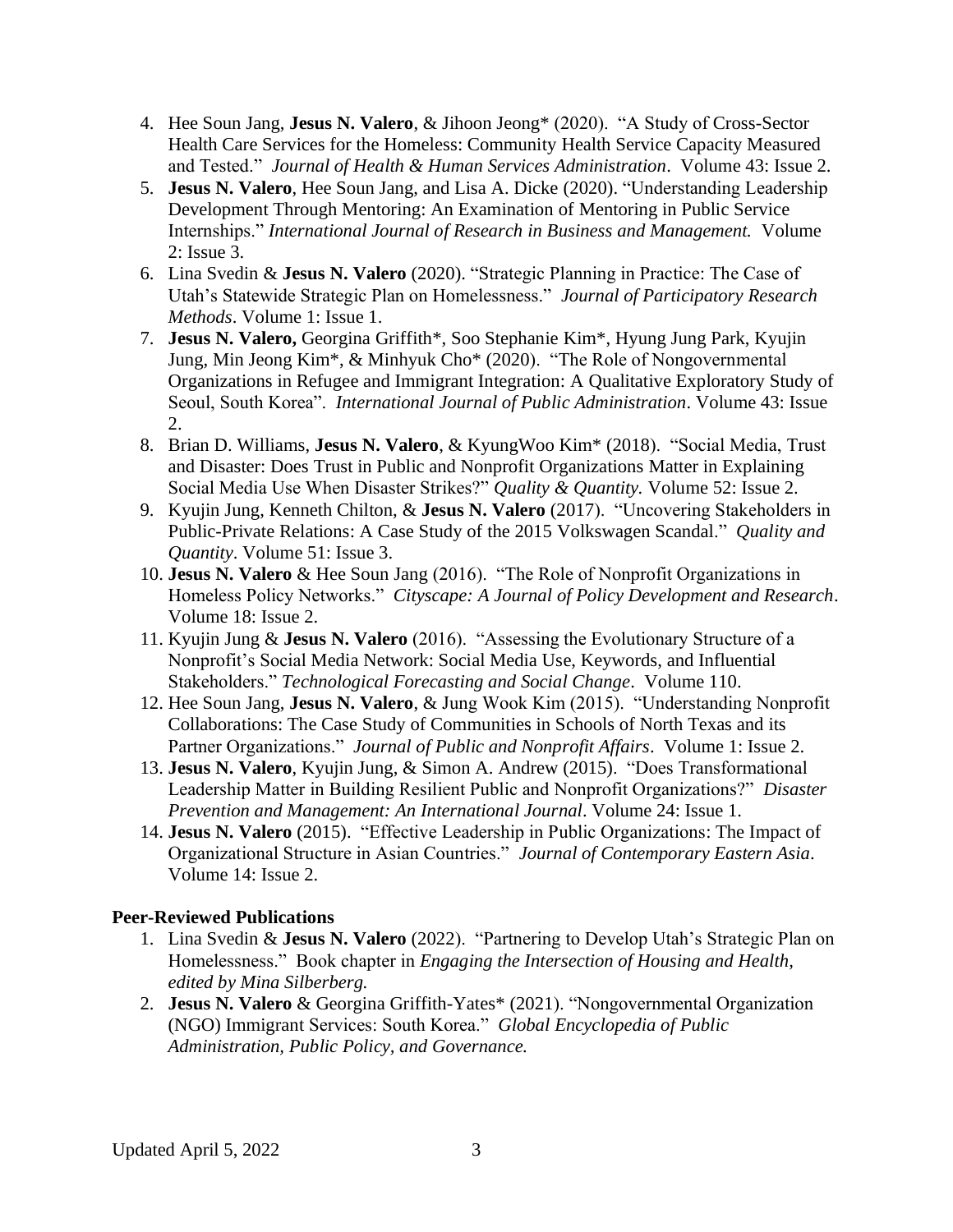- 3. J. Steven Ott & **Jesus N. Valero** (2018). "Nongovernmental Organizations (NGO) and International Nongovernmental Organizations (INGO)." *Global Encyclopedia of Public Administration, Public Policy and Governance*.
- 4. Hee Soun Jang, **Jesus N. Valero**, & Kyujin Jung (2016). "Effective Leadership in Network Collaboration: Lessons Learned from Continuum of Care Homeless Programs." *IBM Center for the Business of Government*.
- 5. Kyujin Jung & **Jesus N. Valero** (2015). "Understanding and Meeting the Needs of Those Whom They Lead." *Public Administration Review*. Volume 75: Issue 5. Book Review of Leadership: Theory and Practice  $(7<sup>th</sup> Edition)$  by Peter G. Northouse.

## **Other Publications & Professional Reports**

- 6. **Jesus N. Valero** and Soo Stephanie Kim\* (2021). "Mending the Net: Exploring Homeless Service Gaps in Salt Lake County." *Utah Foundation*. [https://www.utahfoundation.org/reports/mending-the-net-exploring-homeless-service](https://www.utahfoundation.org/reports/mending-the-net-exploring-homeless-service-gaps-in-salt-lake-county/)[gaps-in-salt-lake-county/](https://www.utahfoundation.org/reports/mending-the-net-exploring-homeless-service-gaps-in-salt-lake-county/)
- 7. **Jesus N. Valero** and Soo Stephanie Kim\* (2020). "Widening the Doors of Hope: Addressing Coronavirus-Related Challenges Among Homeless Service Providers." *Utah Foundation*. [http://www.utahfoundation.org/reports/widening-the-doors-of-hope](http://www.utahfoundation.org/reports/widening-the-doors-of-hope-addressing-coronavirus-related-challenges-among-homeless-service-providers/)[addressing-coronavirus-related-challenges-among-homeless-service-providers/](http://www.utahfoundation.org/reports/widening-the-doors-of-hope-addressing-coronavirus-related-challenges-among-homeless-service-providers/)
- 8. **Jesus N. Valero** and Soo Stephanie Kim\* (2020). "Keeping Open the Doors of Hope: How the Coronavirus Pandemic is Affecting Homeless Services in Salt Lake County." *Utah Foundation*. [http://www.utahfoundation.org/reports/keeping-open-the-doors-of](http://www.utahfoundation.org/reports/keeping-open-the-doors-of-hope-how-the-coronavirus-pandemic-is-affecting-homeless-services-in-salt-lake-county/)[hope-how-the-coronavirus-pandemic-is-affecting-homeless-services-in-salt-lake-county/](http://www.utahfoundation.org/reports/keeping-open-the-doors-of-hope-how-the-coronavirus-pandemic-is-affecting-homeless-services-in-salt-lake-county/)
- 9. **Jesus N. Valero** & Lina Svedin (2019). "Working Together to Make Homelessness in all of Utah Rare, Brief, & Non-Recurring: The State of Utah Strategic Plan on Homelessness." *Strategic Plan Prepared for the State of Utah Homeless Coordinating Committee, September 2019.* [https://jobs.utah.gov/housing/homelessness/shcc/documents/homelessnessstrategicplan.p](https://jobs.utah.gov/housing/homelessness/shcc/documents/homelessnessstrategicplan.pdf) [df](https://jobs.utah.gov/housing/homelessness/shcc/documents/homelessnessstrategicplan.pdf)
- 10. **Jesus N. Valero** (2018). "Refugees, Immigrants, and Public Policy: A Two Nation Research Collaboration." *Journal of Contemporary Eastern Asia*. Volume 17: Issue 2.
- 11. Maura R. Farrell, Saunji Fyffe, & **Jesus N. Valero** (2015). "Nonprofit-Government Contracts and Grants: A Case Study of Prince George's County, Maryland." *Urban Institute*.

#### **Books**

12. Hee Soun Jang & **Jesus N. Valero**. *Public-Nonprofit Collaboration and Policy in Homeless Services: Management, Measurement, & Impact*. Book manuscript due to Palgrave McMillan Publishers May 31, 2022.

#### **Research Under Review**

1. Bok Gyo Jeong, Suparna Soni, **Jesus N. Valero**, and Lisa A. Dicke. "The COVID-19 Crisis and Civil Society's Priorities in Protecting Vulnerable Communities: Cases in the United States, South Korea, and India."

#### **PAPERS PRESENTED AT PROFESSIONAL MEETINGS**

Updated April 5, 2022 4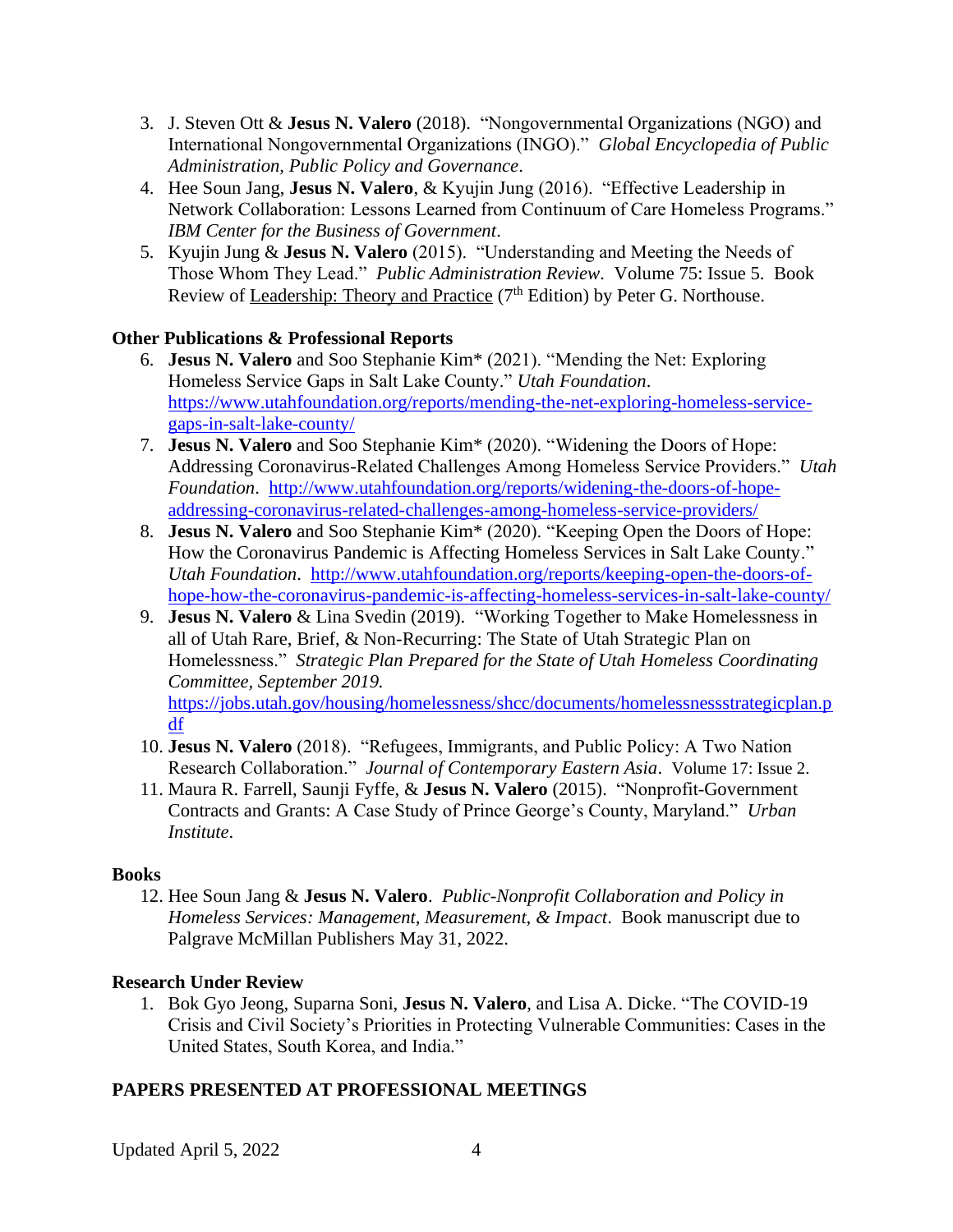\*Indicates graduate student

- 1. Hee Soun Jang, Simon Andrew, **Jesus N. Valero**, Jihoon Jeong\*. "Study of City Leading Homeless Service Networks: Factors Explaining City Leadership in Social Services." Annual Conference of the American Society for Public Administration (ASPA). Jacksonville, FL. March 2022.
- 2. Marina Saitgalina, **Jesus N. Valero**, & Rachel A. Black. "Measuring Outcomes and Social Impact of Nonprofit Incubators in Fostering Local Community Startups and Entrepreneurs." Annual Conference of the Association for Research on Nonprofit and Voluntary Action. Atlanta, GA. November 2021.
- 3. Hee Soun Jang, **Jesus N. Valero**, & Jihoon Jeong\*. "A Study of Cross-Sector Health Care Services for the Homeless: Community Health Service Capacity Measured & Tested." Annual Conference of the American Society for Public Administration (ASPA). Virtual. March 2021.
- 4. Bok Gyo Jeong, Suparna Soni, **Jesus N. Valero**, & Lisa Dicke. "The Covid-19 Crisis and Civil Society's Priorities in Protecting Vulnerable Communities: Cases in the United States, South Korea, and India. Annual Conference of the American Society for Public Administration (ASPA). Virtual. March 2021.
- 5. **Jesus N. Valero**, Marina Saitgalina, & Rachel A. Black\*. "Understanding the Founding of Community-Based Organizations by Social Entrepreneurs: The Role of Nonprofit Incubators." Annual Conference of the Association for Research on Nonprofit and Voluntary Action. San Diego, CA. November 2019.
- 6. **Jesus N. Valero**, Hee Soun Jang, & Jihoon Jeong\*. "A Study of Cross-Sector Collaboration for Health Services for the Homeless: Health Service Capacity Measured & Tested." Annual Conference of the Association for Research on Nonprofit and Voluntary Action. San Diego, CA. November 2019.
- 7. **Jesus N. Valero** & Georgina Griffith-Yates\*. "NGO Performance in Serving Immigrants: Testing Voluntary Failure & Network Theories in a Case Study of Seoul, South Korea." Annual Conference of the Association for Research on Nonprofit and Voluntary Action. San Diego, CA. November 2019.
- 8. **Jesus N. Valero** & Rachel A. Black\*. "Understanding the Founding of Community-Based Organizations: The Case of Social Entrepreneurs." Annual Conference of the Association for Nonprofit and Social Economy Research (ANSER). Vancouver, CAN. June 2019.
- 9. **Jesus N. Valero**, Georgina Griffith\*, & J. Steven Ott. "The Role of Nonprofit Organizations in Migrant Integration in South Korea." Annual Conference of the American Society for Public Administration (ASPA). Washington, D.C. March 2019.
- 10. **Jesus N. Valero**, David Lee, & Hee Soun Jang. "Exploring Factors Associated with the Funding Success of Collaborative Networks: Who Wins and Why?" Annual Conference of the Association for Research on Nonprofit and Voluntary Action. Austin, TX. November 2018.
- 11. Hee Soun Jang, **Jesus N. Valero**, & Jihoon Jeong\*. "A Study of Cross-Sector Collaboration for Homeless Medical Services: The Costs of Public Service Collaboration to Nonprofit Organizations." Annual Conference of the Association for Research on Nonprofit and Voluntary Action. Austin, TX. November 2018.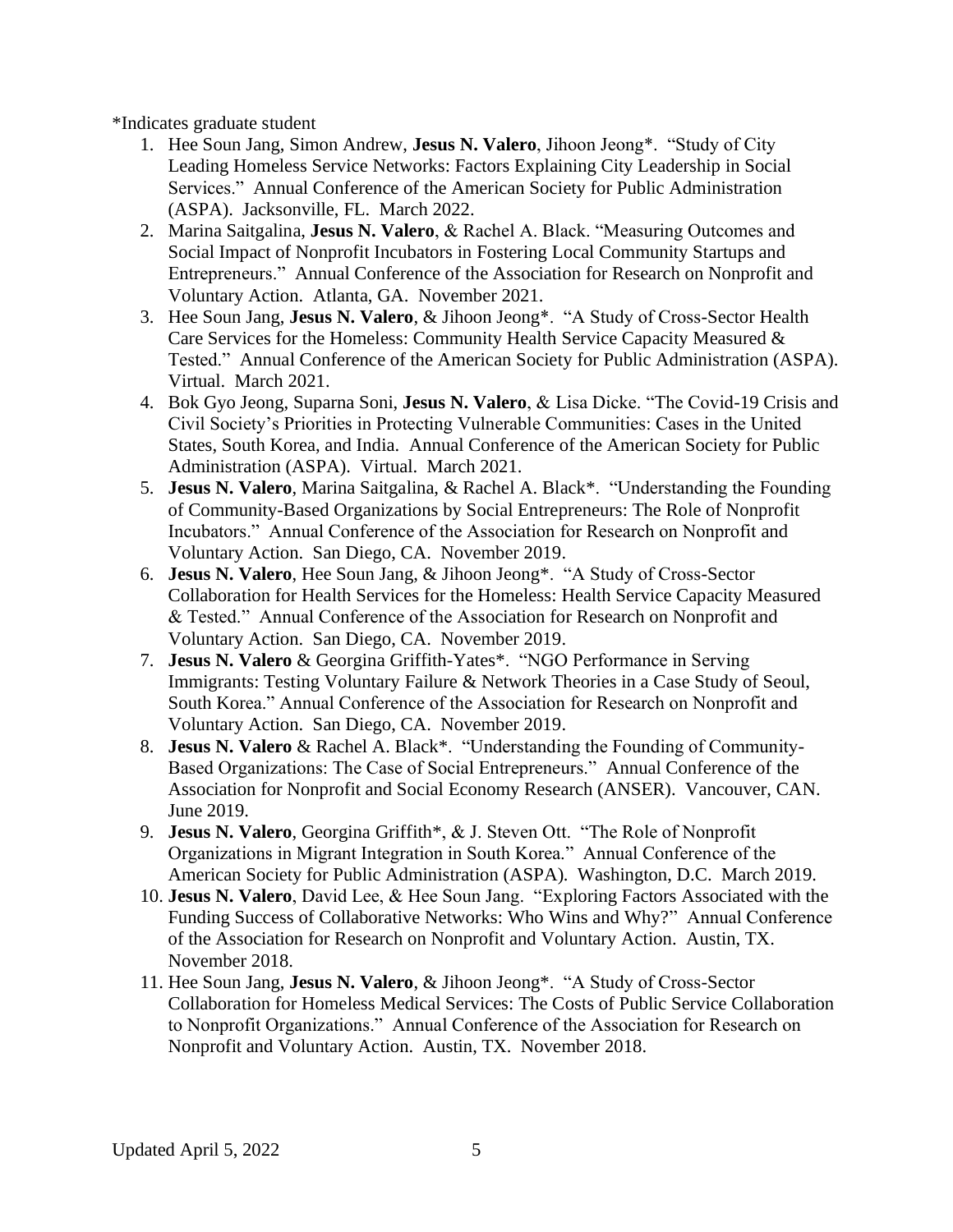- 12. J. Steven Ott, **Jesus N. Valero**, Caren Frost, Eunbin Chung, & Lina Svedin. "Immigrants, Public Policy, and Human Security in East Asia." Annual Meeting of the Korean Association for Public Administration. Seoul, South Korea. June 2018.
- 13. **Jesus N. Valero** & Hee Soun Jang. "Integrating Cross-Sector Health and Social Services for the Homeless." Annual Conference of the Public Management Research Association (PMRA). Singapore, SG. May 2018.
- 14. **Jesus N. Valero** & David P. Carter. "How Policy Environments and Network Contexts Shape Nonprofits' Advocacy on Policy Issues." Annual Conference of the American Society for Public Administration (ASPA). Denver, CO. March 2018.
- 15. **Jesus N. Valero** & Hee Soun Jang. "A Study of Cross-Sector Collaboration for Homeless Medical Services." Annual Conference of the American Society for Public Administration (ASPA). Denver, CO. March 2018.
- 16. **Jesus N. Valero** & Hee Soun Jang. "Nonprofit-Led Collaboration: The Case of Homeless Services." Annual Conference of the Association for Research on Nonprofit and Voluntary Action. Grand Rapids, MI. November 2017.
- 17. **Jesus N. Valero**, Hee Soun Jang, & Kyujin Jung. "Effective Leadership Public Service Collaboration." Annual Meeting of the Korean Association for Public Administration. Seoul, South Korea. June 2017.
- 18. **Jesus N. Valero**, Eun Sun Lee, Kyujin Jung. "How are Social Enterprises Doing Social Media? The Case of Social Enterprise Alliance." Annual Conference of the American Society for Public Administration (ASPA). Atlanta, GA. March 2017.
- 19. **Jesus N. Valero**. "Testing Collaborative Leadership Theory: Do Collaborative Leaders Actually Build Ties?" Daegu International Social Network Conference (DISC). Daegu, South Korea. December 2016
- 20. Heidi Gorunmek, Hee Soun Jang, and **Jesus N. Valero**. "Exploring Nonprofit Density in Homeless Services Using Frumkin's Demand and Supply Typology." Annual Conference of the American Society for Public Administration (ASPA). Seattle, WA. March 2016.
- 21. Hee Soun Jang, **Jesus N. Valero**, and Kyujin Jung. "Effective Leadership in Cross-Sector Homeless Collaboration." Annual Conference of the American Society for Public Administration (ASPA). Seattle, WA. March 2016.
- 22. **Jesus N. Valero**. "Effective Cross-Sector Collaboration: The Leading Role of Nonprofit Organizations." Annual Conference of the American Society for Public Administration (ASPA). Seattle, WA. March 2016.
- 23. Kyujin Jung and **Jesus N. Valero**. "Assessing the Evolutionary Structure of a Nonprofit's Social Media Network: Social Media Use, Keywords, and Influential Stakeholders." Association for Research on Nonprofit Organizations and Voluntary Action (ARNOVA), Chicago, IL. November 2015.
- 24. **Jesus N. Valero**. "Effective Public Service Collaboration: The Role of Nonprofit Organizations in Homeless Services." Association for Research on Nonprofit Organizations and Voluntary Action (ARNOVA), Chicago, IL. November 2015.
- 25. Lisa Dicke, Hee Soun Jang, and **Jesus N. Valero**. "Leadership Development in Public Service Internship: An Examination of Mentoring in Leadership Learning." Annual Conference of the American Society for Public Administration (ASPA). Chicago, IL. March 2015.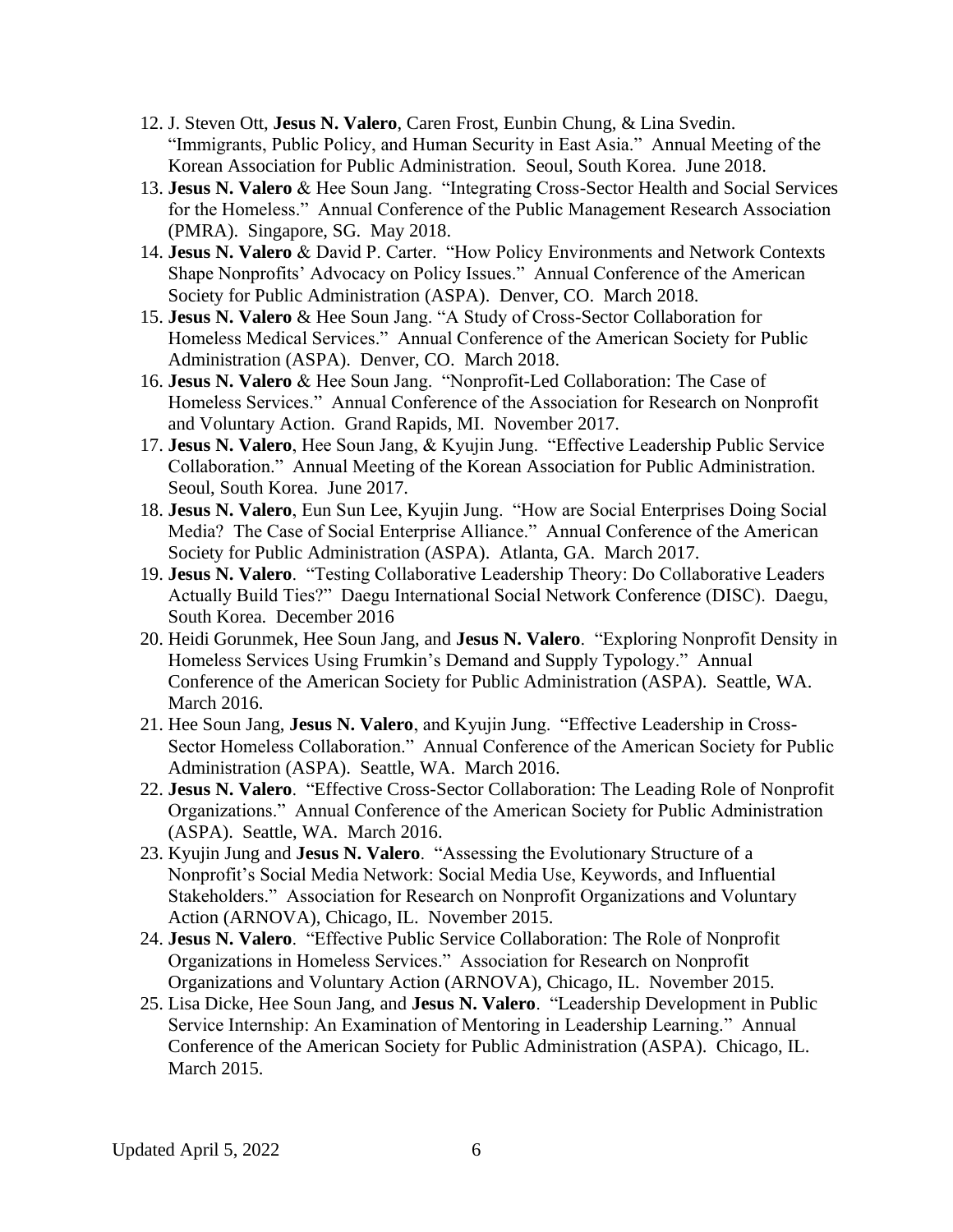- 26. **Jesus N. Valero** and Hee Soun Jang. "Collaborative Governance of Homeless Policy Networks: The Leading Role of Nonprofit Organizations." Annual Conference of the American Society for Public Administration (ASPA). Chicago, IL. March 2015.
- 27. **Jesus N. Valero** and Kyujin Jung. "Self-Organized Governance Networks on Social Media: Exploring CoC Homeless Network in Dallas, Texas." Asian Hub Conference on Triple Helix and Network Science, Daegu, South Korea. December 2014.
- 28. **Jesus N. Valero** and Hee Soun Jang. "Collaborative Governance of Homeless Policy Networks." Association for Research on Nonprofit Organizations and Voluntary Action (ARNOVA), Denver, CO. November 2014.
- 29. **Jesus N. Valero** and Kyujin Jung. "Does Transformational Leadership Matter in Building Resilient Public and Nonprofit Organizations?" Annual Conference of the American Society for Public Administration (ASPA). Washington, DC. March 2014.
- 30. Hee Soun Jang, **Jesus N. Valero** and Jung Wook Kim. "Strengthening Nonprofit Capacity to Manage Collaborations: The Case Study of Communities in Schools of North Texas." Association for Research on Nonprofit Organizations and Voluntary Action (ARNOVA), Denver, CO. November 2014.
- 31. **Jesus N. Valero**. "Does Transformational Leadership Matter in Building Resilient Public and Nonprofit Organizations?" Baku World Sciences Forum, Baku, Azerbaijan. May 2014.
- 32. **Jesus N. Valero**, Kyujin Jung, and Simon Andrew. "Does Transformational Leadership Matter in Building Resilient Public and Nonprofit Organizations?" Urban Affairs Association Conference, San Antonio, TX. March 2014.
- 33. **Jesus N. Valero** and Hee Soun Jang. "Transformational Leadership in Nonprofit Organizations: Internal and External Perspectives." Association for Research on Nonprofit Organizations and Voluntary Action (ARNOVA), Hartford, CT. November 2013.
- 34. Lisa Dicke, Hee Soun Jang, and **Jesus N. Valero**. "Leadership Through Mentoring: An Analysis of 10 Years of Internships." Association for Research on Nonprofit Organizations and Voluntary Action (ARNOVA), Hartford, CT. November 2013.
- 35. Gary Webb and **Jesus N. Valero**. "Spraying for Safety: Framing Disputes in the 2012 West Nile Virus Episode." Southwestern Social Science Association, New Orleans, LA. March 2013.

# **INVITED TALKS & PRESENTATIONS**

- 1. "Job Market Prep for Academic and Alt-Academic Jobs." Invited panelist. Organized by the ARNOVA Section on Early Scholars. September 30, 2021.
- 2. "Addressing the housing crisis through systems alignment-Covid-19 and beyond." Invited Speaker. Webinar on Systems in Focus organized by Robert Wood Johnson Foundation. May 5, 2021.
- 3. "Effectiveness of Homeless Service Networks in Coordinating Services During Covid-19." Invited Speaker. Webinar on Systems for Action. Organized by Robert Wood Johnson Foundation. April 30, 2021.
- 4. "Understanding the Effects of COVID-19 on Salt Lake County's Homeless Service Network." Invited presentation to the RWJF Relevant Conference. January 2021.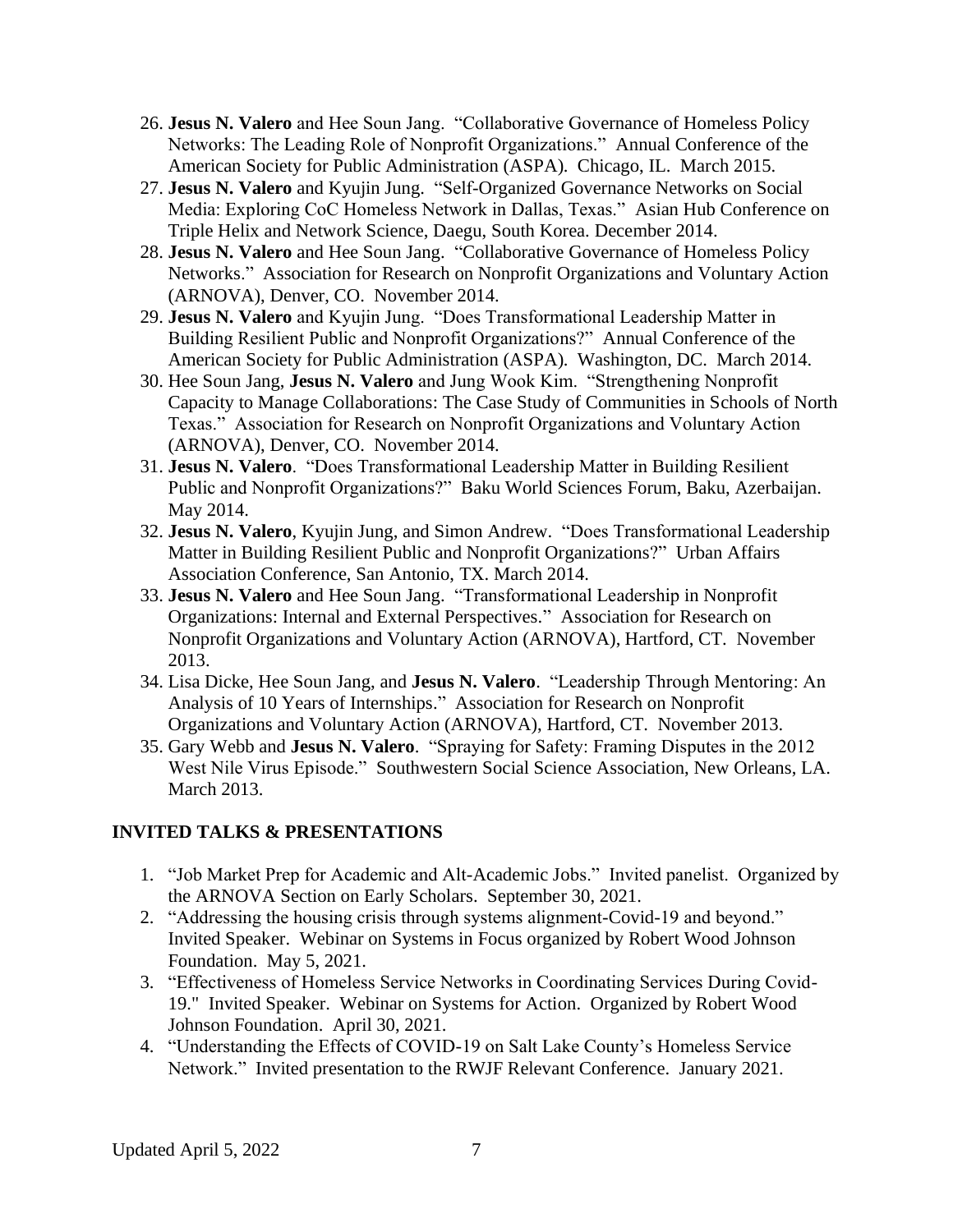- 5. "Homelessness in Utah: Partnering to Develop Strategy," Invited panelist. Webinar on Grand Challenges in Social Work Series organized by College of Social Work, University of Utah. September 16, 2020.
- 6. "Understanding the Effects of COVID-19 on Salt Lake County's Homeless Service System." Invited speaker. Webinar organized by the Utah Foundation. November 2020.
- 7. "Crisis Management from the Nonprofit Perspective". Public Management in Times of Crisis: Leading Our Cities, Companies, and Communities Through Uncertainty. Invited panelist. Webinar organized by Programs of Public Affairs. April 2020.
- 8. "Integrating Cross-Sector Health & Social Services for the Homeless." Invited speaker. Webinar organized by the Robert Wood Johnson Foundation Systems for Action. April 2020.

## **AWARDS**

- 1. **Nominee for UofU CSBS Excellence in Mentoring Award**, 2022
- 2. **Banner Project Award Recipient**, UofU Senior Vice President for Academic Affairs, 2019
- 3. **Nominee for UofU Award for Community Engaged Teaching & Scholarship**, 2019 & 2022
- 4. **Nominee for Beacons of Excellence Award**, UofU, 2018
- 5. **Wendy Rice Award**, UofU MPA Program, 2018
- 6. **Community Scholar in Residence Award**, University Neighborhood Partners, 2017
- 7. **NP3 Section Travel Scholarship**, American Society for Public Administration, 2017
- 8. **Best Conference Paper**, Daegu International Social Network Conference, 2016
- 9. **Founders' Fellowship Award**, American Society for Public Administration, 2016
- 10. **Emerging Scholar Award**, Association for Research on Nonprofit Organizations and Voluntary Action, 2015
- 11. **Emerging Scholars Fellowship,** Urban Institute's Center on Nonprofits and Philanthropy, Summer 2015
- **12. Outstanding PhD Student Award 2014-2015,** Faculty of UNT Department of Public Administration
- 13. **Urban Communication Foundation Scholarship Award**, 44th Urban Affairs Association (UAA) Annual Conference, March 2015
- 14. **Diversity Scholars & Professional Development Program Award,** Association for Research on Nonprofit Organizations and Voluntary Action (ARNOVA), Denver, CO. November 2014.
- 15. **Young Researcher Ambassador**, Baku World Sciences Forum, Baku, Azerbaijan, May 2014

# **TEACHING EXPERIENCE**

# **University of Utah**

PADMN 6890 Capstone in Public Administration (In-person & Online; MPA Evening) PADMN 6550 Nonprofit/Non-governmental Organizations (In-person & Online; Executive MPA & Evening MPA)

PADMN 6570 Management of Nonprofit Organizations (In-person & Online; Evening MPA)

# **University of North Texas**

Updated April 5, 2022 8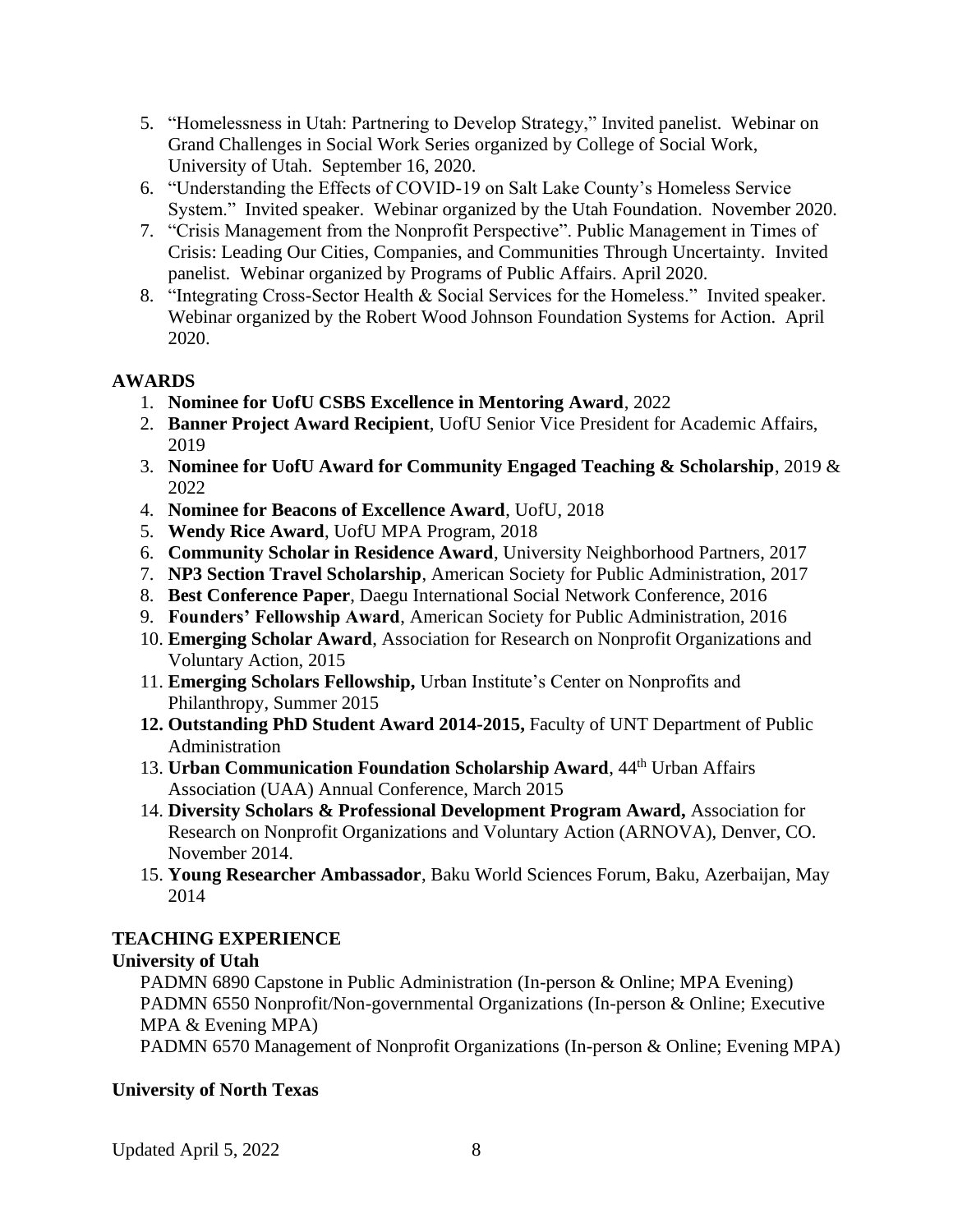PADM 3020 Leadership & Organizational Behavior (Summer 2014) PADM 4130 American Intergovernmental Relations (Spring 2014) PADM 3700 Managing Nonprofit Organizations (Fall 2013) PADM 3000 Introduction to Public Administration (Summer 2013)

#### **STUDENT MENTORING University of Utah**

Dissertation Chair

- 1. Georgina Griffith-Yates
- 2. Stephanie Kim

Dissertation Committee

- 1. Holly Richardson (Department of Political Science)
- 2. Seth Wright (Department of Political Science)
- 3. Drew Ruble (Department of Philosophy)
- 4. Janell Cerva (Department of Educational Leadership & Policy)

Doctoral Research Assistants

- 1. Chris Jensen (Fall 2017)
- 2. Seth Wright (Spring 2018)

Masters Students – MPA Major Research Paper (MRP) Advisees (Graduated):

2018

- 1. Megan Hillier-Geisler
- 2. Mindy Vincent
- 3. Danielle Lankfort
- 4. Kassandra Tello
- 5. Charie Hallen

2019

- 6. Georgina Griffith-Yates
- 7. Johanna Goss
- 8. Shawn BeGay
- 9. Kylie Hood
- 10. Rachel Black
- 11. John Boyack
- 12. Matthew Pruss
- 13. Andrea Naugle
- 14. Joseph Mbuga

2020

- 15. Taylor Brown
- 16. Sol Jimenez
- 17. Tiffany Shapiro

Updated April 5, 2022 9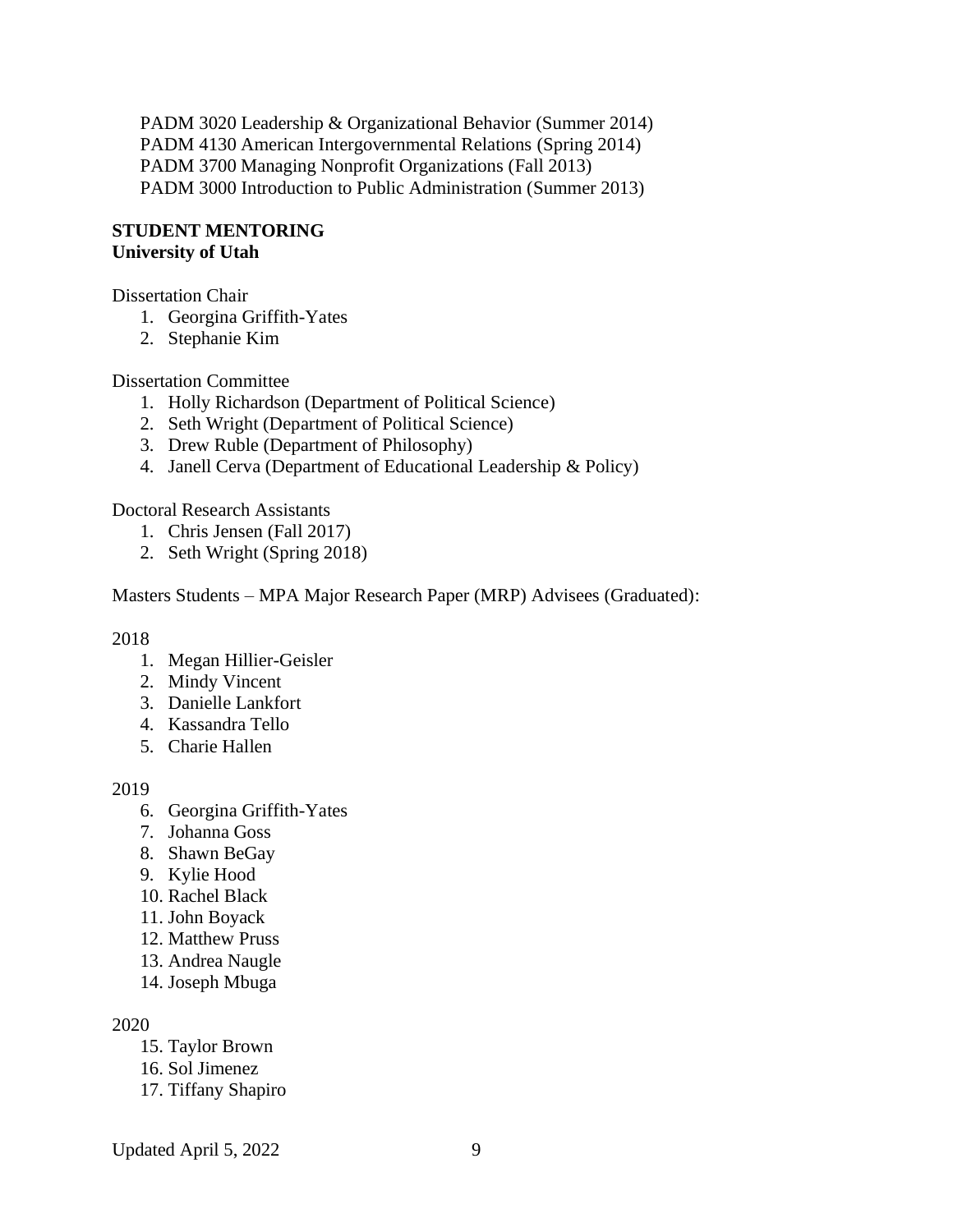- 18. Brian Itliong
- 19. Kathy Abarca
- 20. Dayan Castañeda
- 21. Rich Adams
- 22. Hannah Aberle
- 23. Carly Ward
- 24. Jeffrey Johnson
- 25. June Hiatt
- 26. Linda Jager
- 27. Pedro Moncava
- 28. Josh Elstein
- 29. Maria Jose Lara

2021

- 30. Marisol Perez-Gonzalez
- 31. Kennan O'Connell
- 32. Stephany Murguia
- 33. Kristen Edwards
- 34. Melia Dayley
- 35. Nicole C. Plumb

Current Masters Students – MPA Major Research Paper (MRP) Advisees:

- 36. Courtney Reese
- 37. Maggie Duncan
- 38. Mickinley Briggs
- 39. Raissa Umba
- 40. Alex Merritt
- 41. Heidi King

Undergraduate Students:

- 1. Valeria Jimenez (Honors Thesis Advisor) Recipient of ARNOVA Undergraduate Diversity Scholars Award & CSBS Undergraduate Research Award
- 2. Nick Pensari (UROP Mentee) Recipient of UofU Undergraduate Research Opportunities Program (UROP) Award
- 3. Jose Chacon Recipient of U.S. Department of State's Benjamin A. Gilman International Scholarship
- 4. Carlos Flores Recipient of Community Partners in the New U Student Experience

# **SERVICE**

# **To the University**

- Barbara and Norman Tanner Center for Human Rights Advisory Board, Member (Fall 2018-2021)
- MPA Scholarships Committee, Member (Spring 2019 & 2022)
- Asia, Affiliate Faculty Center (Spring 2017-)
- Executive Committee Department of Political Science, Member (2017-18)
- Undergraduate Studies Committee Department of Political Science, Member (2018-)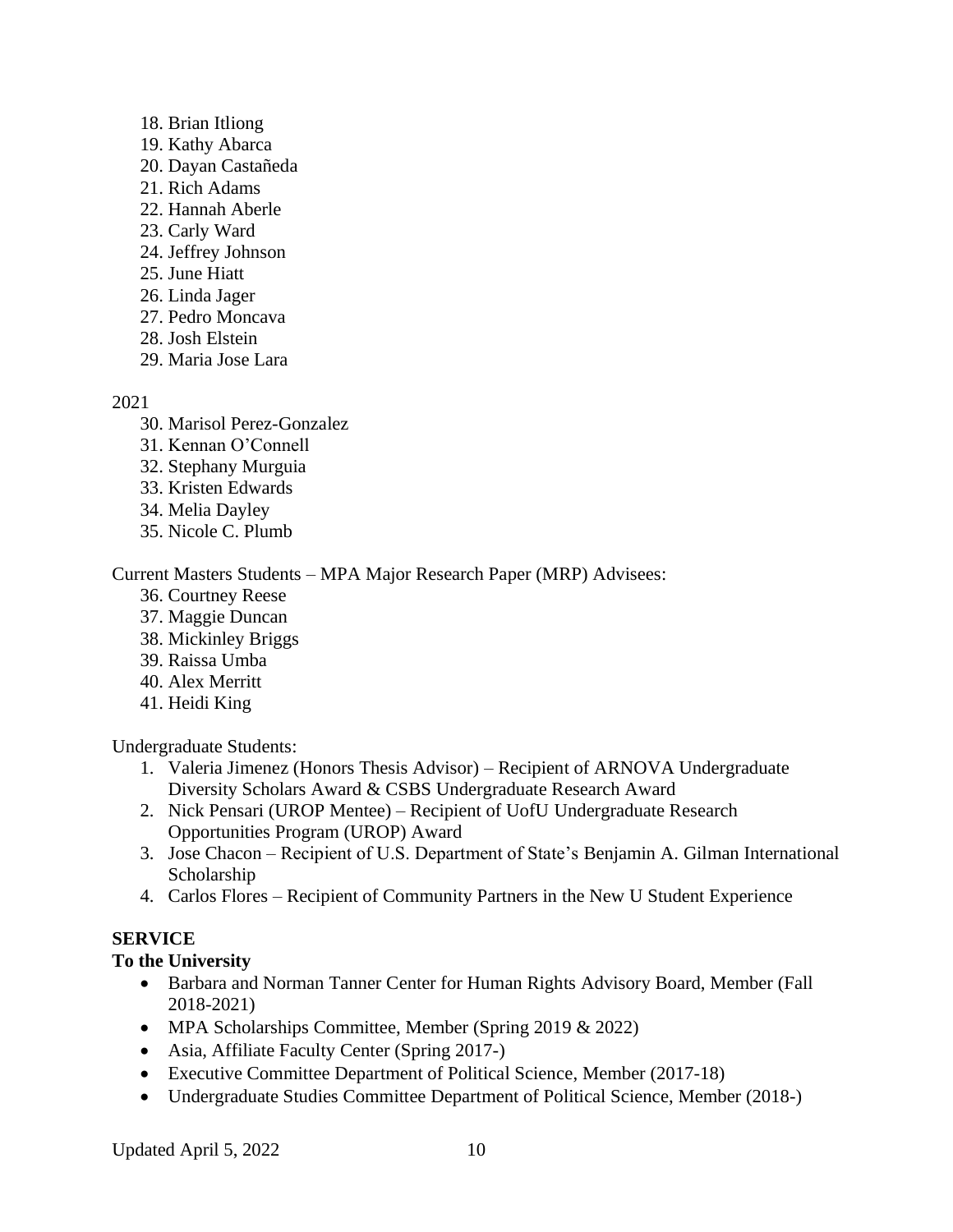- Public Administration Committee Department of Political Science, Member (2016-)
- MPA Admissions Committee Programs of Public Affairs, Member (2017-18, 2021)
- Executive MPA Admissions Committee Programs of Public Affairs, Member (Fall 2018)
- Consortium for Research on Contemporary China/Asia, Member (Fall 2017-)
- Search Committee for MPA Program Manager, Member (09/2020 11/2020)
- Search Committee for PPA Interim Program Director, Member (April 2021 June 2021)
- Community Nonprofit GA Placement Committee, (Spring 2017-)
- MPA Nonprofit Curriculum Faculty Lead, (Spring 2021-)
- Betty Glad Grant Committee, Member (April 2022-)

# **To the Community**

- Los Angeles County Executive Leadership Development Program, Guest Speaker (2016-2017)
- California Institute for Behavioral Health Solutions, Guest Speaker (Fall 2016)
- University of Utah Neighborhood Partners' Nonprofit Incubator Program, Steering Committee Member (Fall 2016-2019)
- Latino Behavioral Health Services, Board Member (Spring 2017-)
- MPA Partnership with Salt Lake County Government Office of Data and Innovation for MPA Capstone Projects (Summer 2018-Summer 2019)
- Latino/Hispanic Town Hall Organized by the Salt Lake County Democratic Party, Event Moderator (October 2019)
- Friends of the Children Utah, Vice-Chair of Board of Directors (Fall 2020-)
- Westside Leadership Institute, Community Instructor (Spring 2020, Spring 2021, Spring 2022))

# **To the Profession**

- Journal of Contemporary Eastern Asia (JCEA), Associate Editor (Fall 2017-2020)
- Manuscript Reviewer for: *Journal of Public Administration Research and Theory*  (JPART); *Public Administration Review* (PAR); *Nonprofit and Voluntary Sector Quarterly* (NVSQ); *Nonprofit Management and Leadership* (NML); *Urban Affairs Review (UAR)*; *Technological Forecasting and Social Change* (TFSC); *Quality & Quantity* (Q&Q); *Journal of Contemporary Eastern Asia* (JCEA); *Journal of Urban Affairs* (JUA)
- Book Chapter Reviewer on topic of Social Enterprise for Book on critical perspectives on nonprofit management education by Angela Eikenberry, Roseanne Mirabella, & Billie Sandberg
- Daegu International Social Network Conference (Daegu, South Korea), Discussant (2016)
- Annual Conference of the Association for Research on Nonprofit Organizations and Voluntary Action (ARNOVA), Track Chair (2017)
- Association for Research on Nonprofit Organizations and Voluntary Action (ARNOVA), Membership Committee (Summer 2017-2020)
- American Society for Public Administration (ASPA) Section on Nonprofits, Executive Committee Member (Summer 2017-2020)